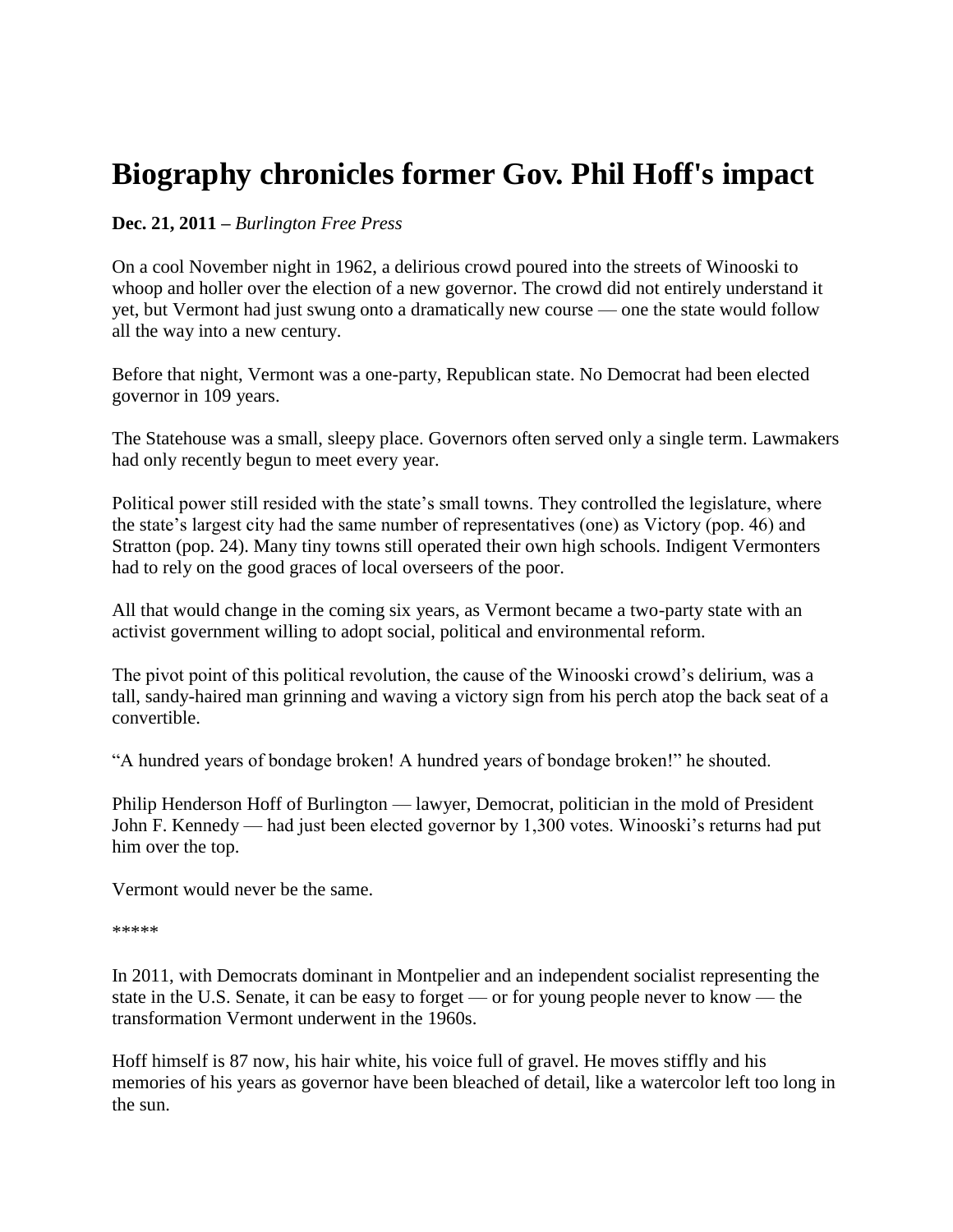He has largely stepped away from public life and spends winter months in New Mexico. In an hour-long conversation at his Burlington office this fall, he recalled few specifics of that election night in 1962, but was clear about the legacy he believes he built in the following years.

"To this day, Vermont is a more progressive state than New Hampshire and Maine. Those years were the turning point," he said.

Now, a University of Vermont historian and two former journalists have told the story of how the 38-year-old lawyer turned a pent-up desire for change in Vermont into an agenda for state government.

Their book, "Philip Hoff: How Red Turned Blue in the Green Mountain State," combines political biography with social history to vividly portray Vermont and its government in the 1960s.

Two of the book"s authors, Stephen Terry and Anthony Marro, were reporters for the Rutland Herald who covered Hoff during his three terms as governor. The book is built around work they did nearly 50 years ago, fleshed out with recent interviews and with political history contributed by UVM emeritus professor Samuel Hand.

The authors chronicle Hoff"s rapid rise to the governorship, battles with Republicans to enact his reform agenda and his equally precipitous political fall — his loss of the 1970 U.S. Senate race. They outline the achievements of the Hoff years, from dramatic reapportionment of the state House of Representatives, to the transfer of responsibility for social welfare from towns to the state.

The biography is long overdue, politicians and political observers said last week.

"Phil was the first truly modern governor in Vermont," said Sen. Patrick Leahy, D-Vt., whose first job out of law school was working for Hoff"s law firm in Burlington. "Everything every governor has done since has been built on the Hoff model."

UVM Vermont political scientist Frank Bryan echoed, "It"s hard to exaggerate the significance of the Hoff years. ... He changed the nature of how we make decisions about ourselves."

### \*\*\*\*\*

In 1962, Hoff was a one-term member of the state House of Representatives, little-known outside Chittenden County. He had grown up in Massachusetts, graduated from Cornell Law School and chosen Burlington over Cleveland as a place to move with his wife and young daughter.

"I can remember driving into Burlington and saying, "This is where I want to raise my kids," " he would recall a half-century later.

A Republican by birth, he was a Democrat by choice, convinced, he says, that his new party had better solutions to the challenges facing the United States after World War II.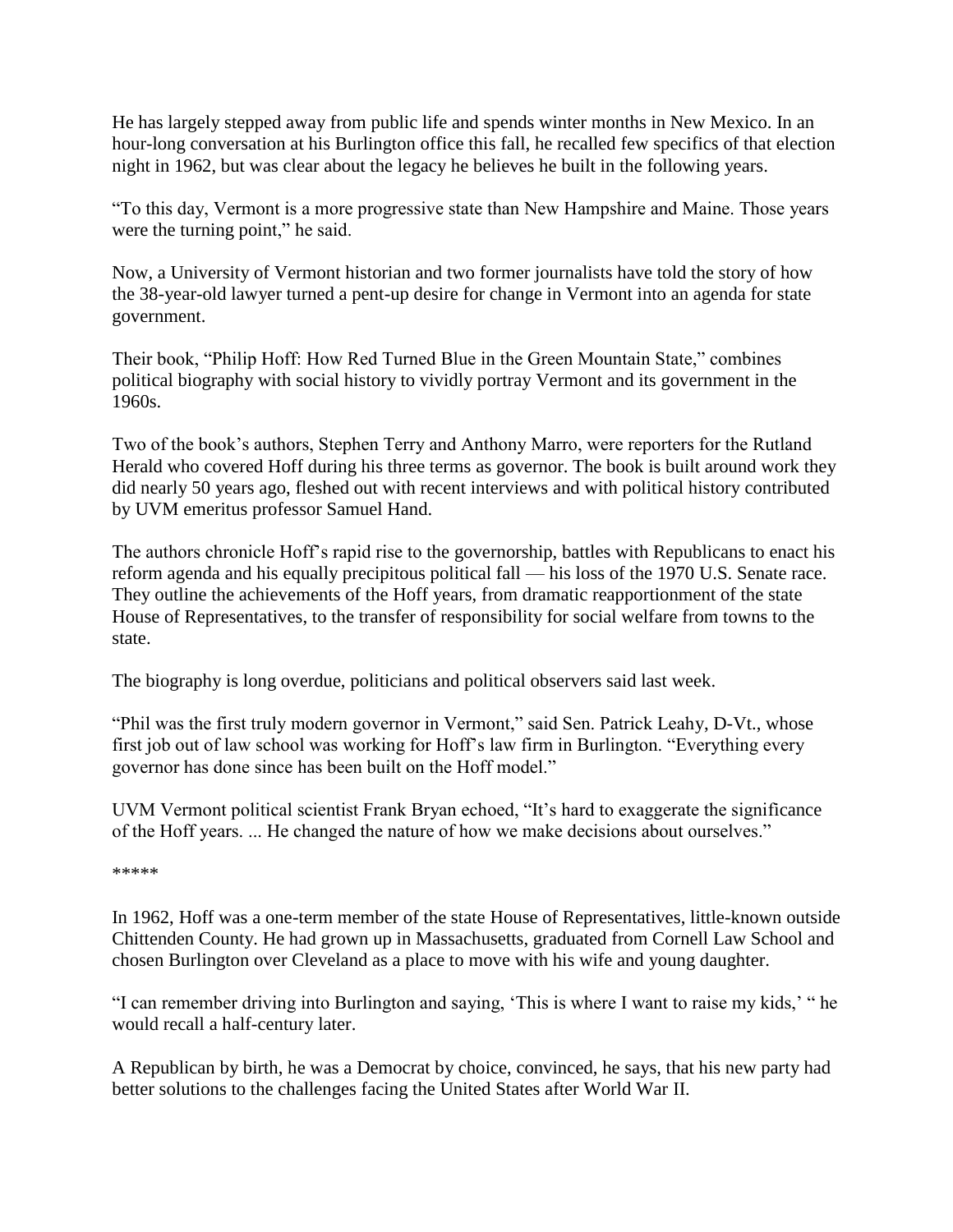He had moved to a state where Democrats had won just one statewide race in the previous 100 years.

Nevertheless, change was in the air. A Democrat had won 40 percent of the popular vote for governor in 1952, and in 1958, Vermonters elected a Democrat, William Meyer, to Congress (he lost his re-election bid two years later).

By 1962, the election of President Kennedy had energized youthful voters and generated new optimism about the ability of government to help improve the lives of its citizens.

"A handsome and energetic campaigner, Hoff found himself being compared to John Kennedy and did nothing to discourage the comparison," the authors note. The candidate was full of ideas for how Vermont could do a better job at everything from educating its children to improving its highway system.

Many Vermonters found this refreshing in a state whose House chamber had a block of seats known as Sleepy Hollow for the elderly representatives dozing there, and whose incumbent governor, F. Ray Keyser, had been described by a fellow Republican as "the oldest young man I ever met in my life."

Although much has been made of the connection between Hoff"s election and the influx of new voters to the state, political scientist Bryan rejects that analysis. He points out that Hoff ran more strongly than expected in places like the Northeast Kingdom.

"Vermonters did this," he said in an interview. "This was Vermonters changing their minds."

After the jubilation and energy of election night, lawmakers were taken aback when in his inaugural, Hoff told lawmakers he would spend the year studying Vermont's challenges before laying out major proposals for change.

The new governor had discovered the state budget officer not only lacked five-year projections for state revenues, but could not tell him how much the state expected to take in the following year.

"We must plan for the future, but we don"t have the knowledge on which to base a plan," his biographers quote him as telling a colleague. "I'm just trying to find out what in hell we've got so we can decide what to do about it."

#### \*\*\*\*\*

While Hoff prepared to change state government, Vermont was changing at an accelerating pace, the new book reminds readers.

After a century of stagnation, the state's population was growing — by 40,000 in the 1950s and by another 55,000 in the 1960s. Many of the new Vermonters were immigrants from urban areas,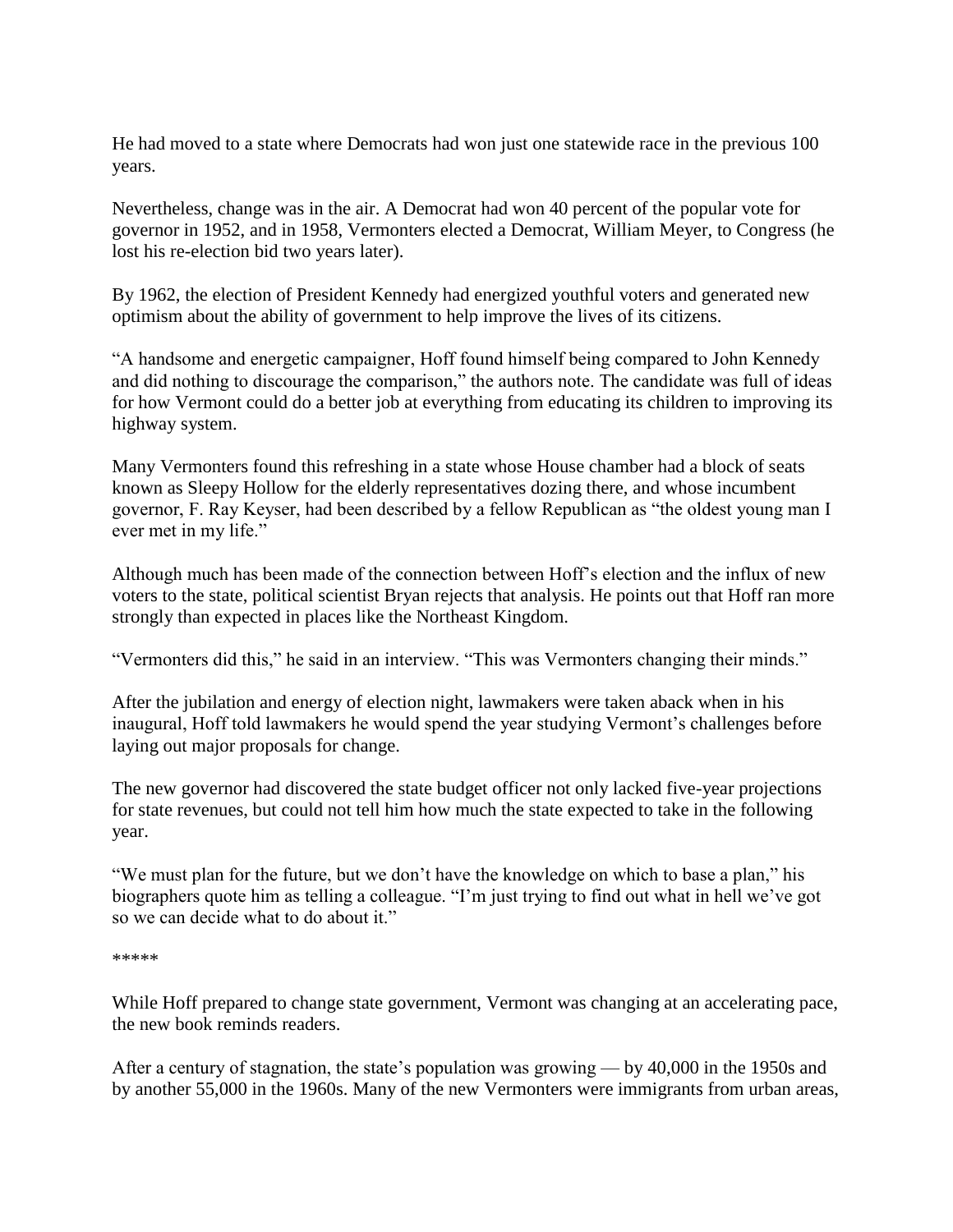come to work at the growing IBM plant in Essex Junction, or drawn to the state"s rural character.

This steady influx (accompanied by the baby boom) created pressures Vermont was not prepared to meet, whether in educating a burgeoning number of children — 20,000 more school-age children since 1950 — or in guiding development through state laws or local zoning.

Hoff encountered stiff resistance in Montpelier in his first years. Most department heads worked for commissioners, not the governor, and most of them were Republicans. Hoff once told a supporter unhappy with the slow pace of change, "I'm the only Democrat in my administration."

The legislature, where each of Vermont's 246 communities had a single vote in the House, was also a barrier. In 1964, lawmakers rejected Hoff"s "bold new approach," an agenda that called for the regionalization of schools, courts and highways districts in the name of improving the performance of all three.

Nevertheless, the young governor overwhelmingly won re-election that fall and, in 1965, the Vermont House voted to reapportion itself to meet the U.S. Supreme Court mandate of "oneman, one-vote."

The number of representatives dropped from 246 to 150, and power shifted from rural towns toward the population centers of Chittenden and Rutland counties. Reapportionment didn"t sweep Democrats into control, but it brought in a new generation of lawmakers of both parties ready to act.

The 1966 session once again rejected Hoff's regional schools bill but repealed the poll tax which legislators had refused to do for 20 years — pumped more funding into schools, passed a package of penal reforms, created an educational television channel and narrowly defeated a fair housing bill that was passed the following year.

\*\*\*\*\*

There would be more victories for Hoff before he left office in 1968, and some signal defeats. One of those failures was the narrow defeat of his proposal for Vermont to become a major importer of cheap Canadian power — ironic in light of Vermont's later dependence on Hydro-Quebec.

Even his losses laid the groundwork for future actions in Vermont. Hoff never achieved a regional school system, but many towns voluntarily joined into union school districts. Lawmakers rejected his proposal to reorganize and simplify the structure of state government but quickly did so when Hoff was succeeded by Republican Deane Davis.

But Hoff did not initiate every one of these measures. Reapportionment, for example, was ordered by the courts. The authors argue, however, that it was Hoff"s leadership — the vision he offered and the sense of excitement he generated — that made these sweeping changes possible.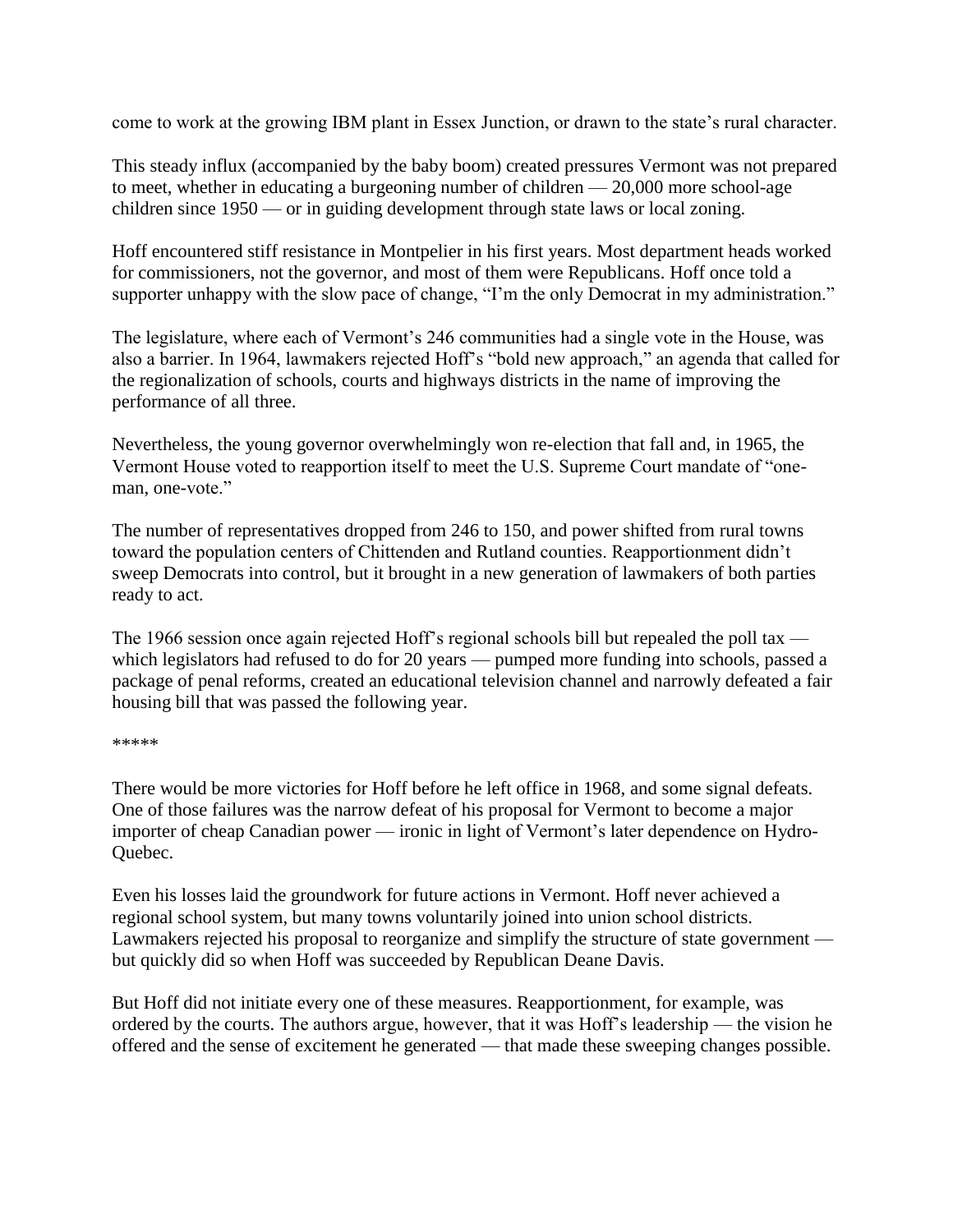"Hoff very much believed that government was and should be the primary force in bringing about social change," Hand, Terry and Marro write.

"Hoff was an activist governor, pushing new ideas, concepts and programs, and challenging the idea that Vermont governors should be caretakers... In the four decades after Hoff left office, Vermont in fact had governors who were considered liberal, centrist and conservative, but none of whom tried to retreat into a caretaker role," they wrote.

\*\*\*\*\*

Hoff took a brief break from politics when his third term as governor ended. In 1970, he ran for the U.S. Senate against incumbent Republican Winston Prouty and lost decisively.

The new biography lays out the complex reasons for Hoff"s rapid fall. Alcohol played a role. Although many of those who knew him said they never saw liquor impair his judgment, by 1968 he was showing up late for meetings and his drinking was well-known in political circles.

Then -House Republican Leader Walter "Peanut" Kennedy opened a big GOP fund-raising dinner by telling the crowd that Hoff was a popular governor, adding "You"ve seen him plastered — all over the landscape."

Four days later, Hoff held a news conference and acknowledged a past drinking problem.

He had other political problems as well. He had broken with President Lyndon Johnson to oppose the escalating war in Vietnam. And he had embraced the cause of civil rights, creating the Vermont-New York Youth Project, which brought black teens from New York City to summer programs with white Vermont students.

The project was hugely controversial in Vermont, where many whites saw Hoff as importing inner-city problems to a rural state. Local reaction revealed a racist strain as well, the authors write.

During his Senate race, "Hoff was walking out of Barre's Spaulding High School after making a speech when two football players passed him ... 'There goes Hoff, the (racial epithet) lover,' one of them said in a matter-of-fact way," the book recounts.

Hoff himself later said he had gotten out ahead of his state, though he had no regrets about starting the youth program.

"Once you get beyond your constituents, you"re going to get out of there," he said. "And that"s what happened to me."

After his defeat, Hoff gave up drinking and resumed his legal career. He served three terms in the state Senate in the 1980s and remained one of Vermont"s strongest voices on civil rights issues.